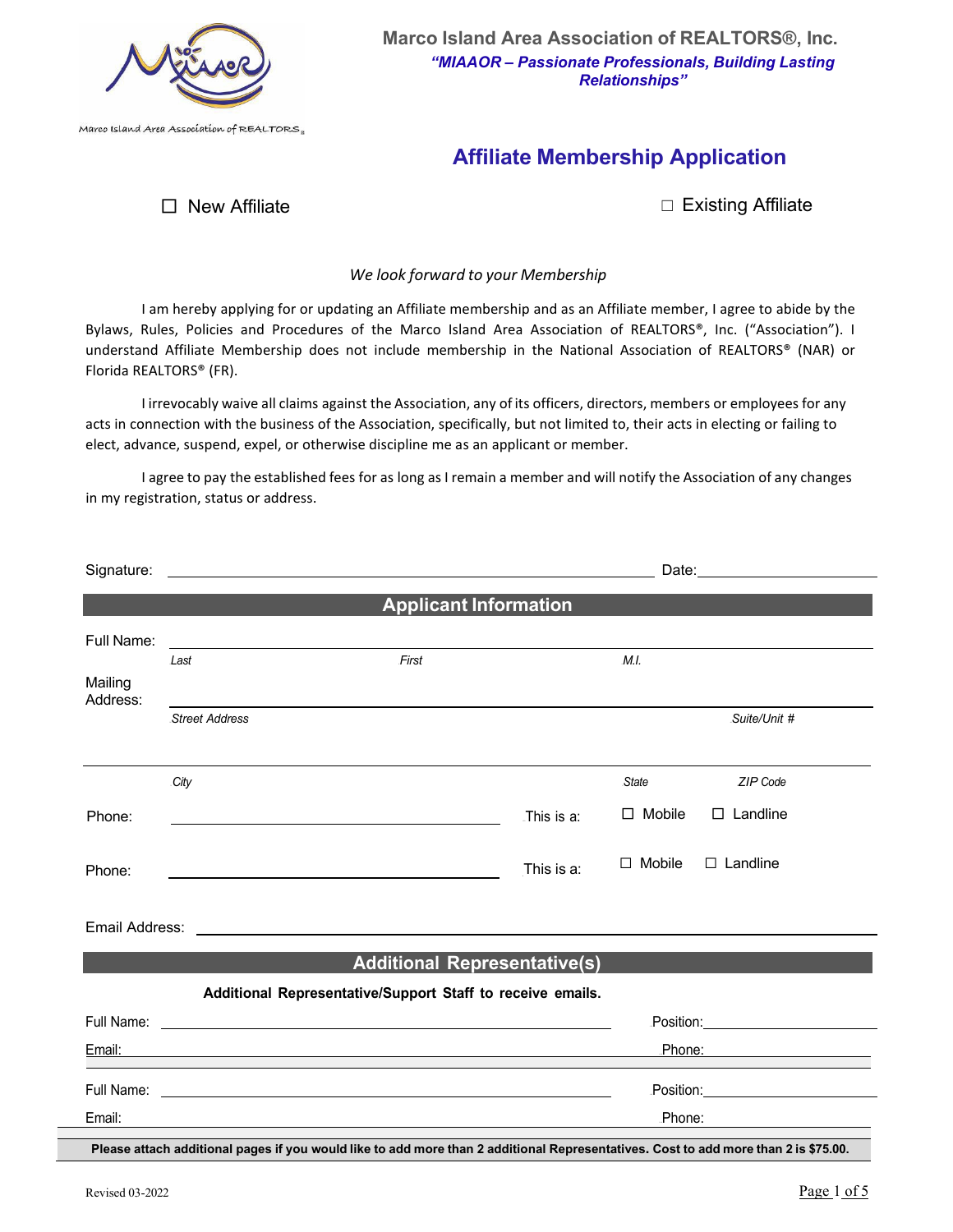# **Company Information**

| Office<br>Address: |                                                     |       |              |
|--------------------|-----------------------------------------------------|-------|--------------|
|                    | Street Address                                      |       | Suite/Unit # |
|                    | .City                                               | State | ZIP Code     |
| Office Phone:      | <u> 1989 - Johann Stoff, amerikansk politiker (</u> |       |              |
| Website:           |                                                     |       |              |

mpany names do not always give us an exact description of what a business does, please give a brief outline of your company's activities*:* 

# **Affiliate Services Directory**

As a benefit of membership, we offer an Affiliate Directory. **Of the categories listed below, please indicate the one (1) or two (2) categories that best reflects the type of service that you offer:**

- □ 1031 Exchange
- □ Appraisal
- □ Attorney
- □ Auctions
- □ Automotive Services
- □ Carpet / Flooring
- □ Catering / Restaurants
- □ Cleaning & Organizing Services
- □ Coaching
- □ Computer Services
- □ Construction / Remodeling
- □ Credit Repair, Reports, Counseling
- □ Education / Schools
- □ Escrow
- □ Financial Investments and Banking
- □ Fitness Clubs / Personal Trainer
- □ Furniture
- □ Garage Door & Gate Services
- □ Gifts
- □ Graphic Design / Flyers
- □ Green Products and Services
- □ Hair Salon/Barber
- □ Haul Away / Debris Removal
- □ Healthcare/Insurance
- □ Heating and Air Conditioning
- □ Home Builder / New Home Sales
- □ Home Inspectors
- □ Home Staging
- □ Home Warranty
- □ Hotels
- □ Insurance
- □ Locksmith
- □ Marketing/Advertising
- □ Mortgage/Loan Modification Services
- □ Movers
- □ Pest Control
- □ Photography
- □ Plumbing Services
- □ Printing / Direct Mail
- □ Property Management
- □ RE Tech Tools & Applications
- □ Restoration Services
- □ Security Services
- □ Signs
- □ Tax Prep./Consulting Services
- □ Title
- □ Videography
- □ Virtual Tours
- □ Window Coverings
- $\square$  Windows New and Replacement

Don't see your specialty listed above? Please list it here: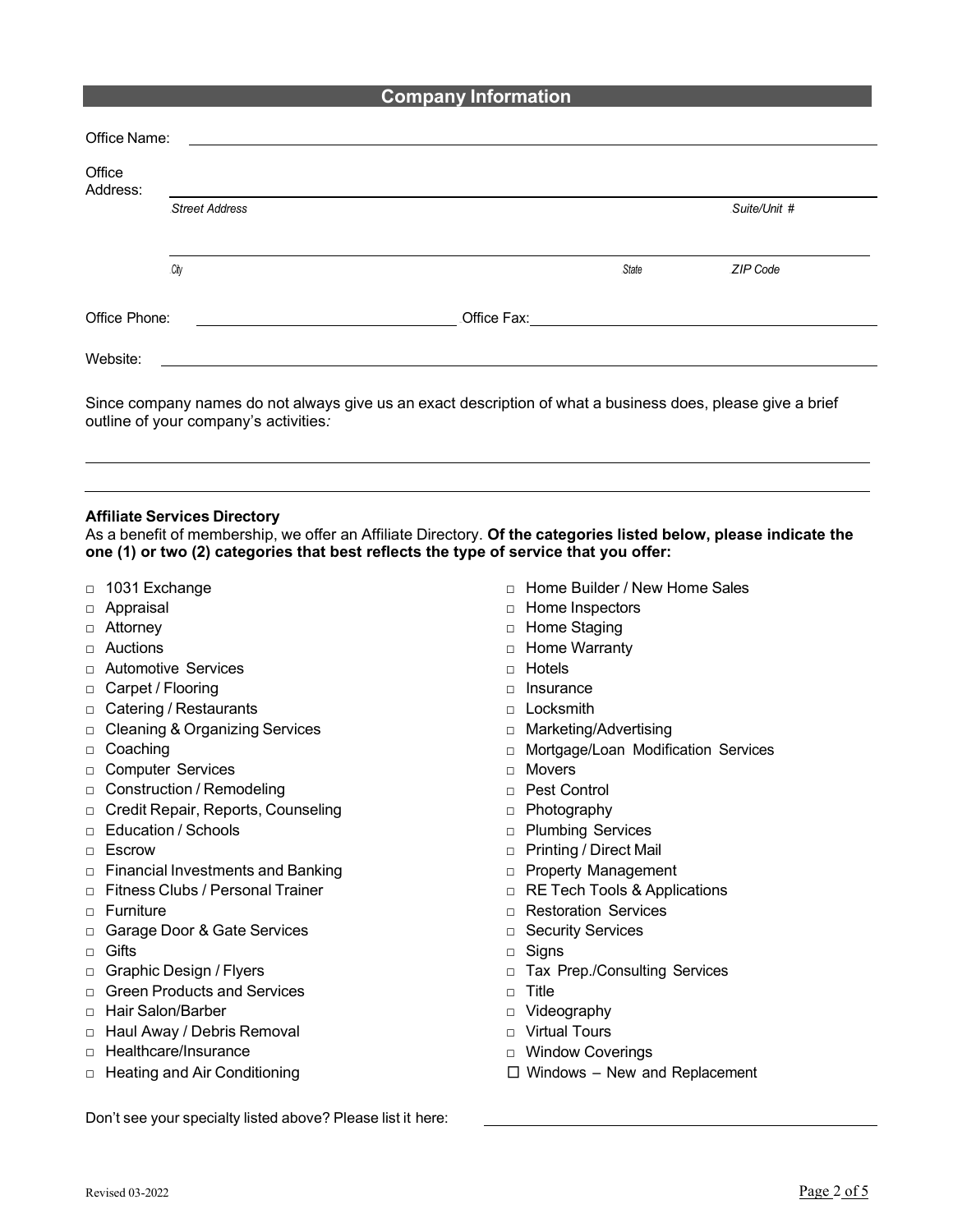| <b>Type of Membership:</b> |  |
|----------------------------|--|
|----------------------------|--|

□ I am applying for a NEW Affiliate Office Membership (Your office is applying for new membership) □ I am applying for Secondary Affiliate Membership (Your office is already an Affiliate Member with  $(MIAAOR)$ ) Are you currently an active member of another Board of REALTORS®?  $\Box$  Yes  $\Box$  No

If yes, Name of Board:

Have you been referred to our Organization by a Local REALTOR® or Current Primary Affiliate Member? If yes, please provide their name and company.:

# **Affiliate Membership Code of Conduct**

## **Article 1**

The Affiliate Member (Affiliate) shall provide equal professional service to any person regardless of race, color religion, sex, disability, familial status, national origin, creed, marital status, sexual orientation, status with regard to public assistance or handicap, whether physical or mental. I understand further that, local ordinances may include other protected classes.

## **Article 2**

The Affiliate shall be informed and do business in accordance with laws, governmental regulations, and public policies in the field in which the Affiliate customarily engages.

## **Article 3**

The Affiliate shall provide a level of competent service in keeping with the standards of practice in the field in which the Affiliate customarily engages.

#### **Article 4**

The Affiliate shall promote business in a positive and professional manner based on individual merit of Affiliate Company.

#### **Article 5**

The Affiliate shall not denigrate competitors in an attempt to gain business. The Affiliate shall not attempt to gain any unfair advantage over competitors by knowingly or recklessly making false or misleading statements about competitors, REALTOR® members or affiliate members.

# **Article 6**

The Affiliate member shall not post content that contains fraudulent, deceptive or misleading statements or illustrations or attacks of a personal nature on Social Media, websites, in written or verbal communications.

Communications should not be overly competitive or refer abusively to the goods or services of others.No communication should be offensive to good taste. Indecent, vulgar, suggestive or other content in advertising or communication that, in the sole opinion of the Association may be offensive to good taste, is subject to discipline or cancellation of the Affiliate membership.

# **Article 7**

The Affiliate shall interact with all affiliate members within the guidelines of this Code of Conduct.

# **Article 8**

The Affiliate shall adhere to all rules, guidelines, policies and procedures.

#### **Article 9**

The Affiliate shall not undertake activities that compromise or interfere with the contractual business relationship REALTOR® and affiliate members have with their customers and clients.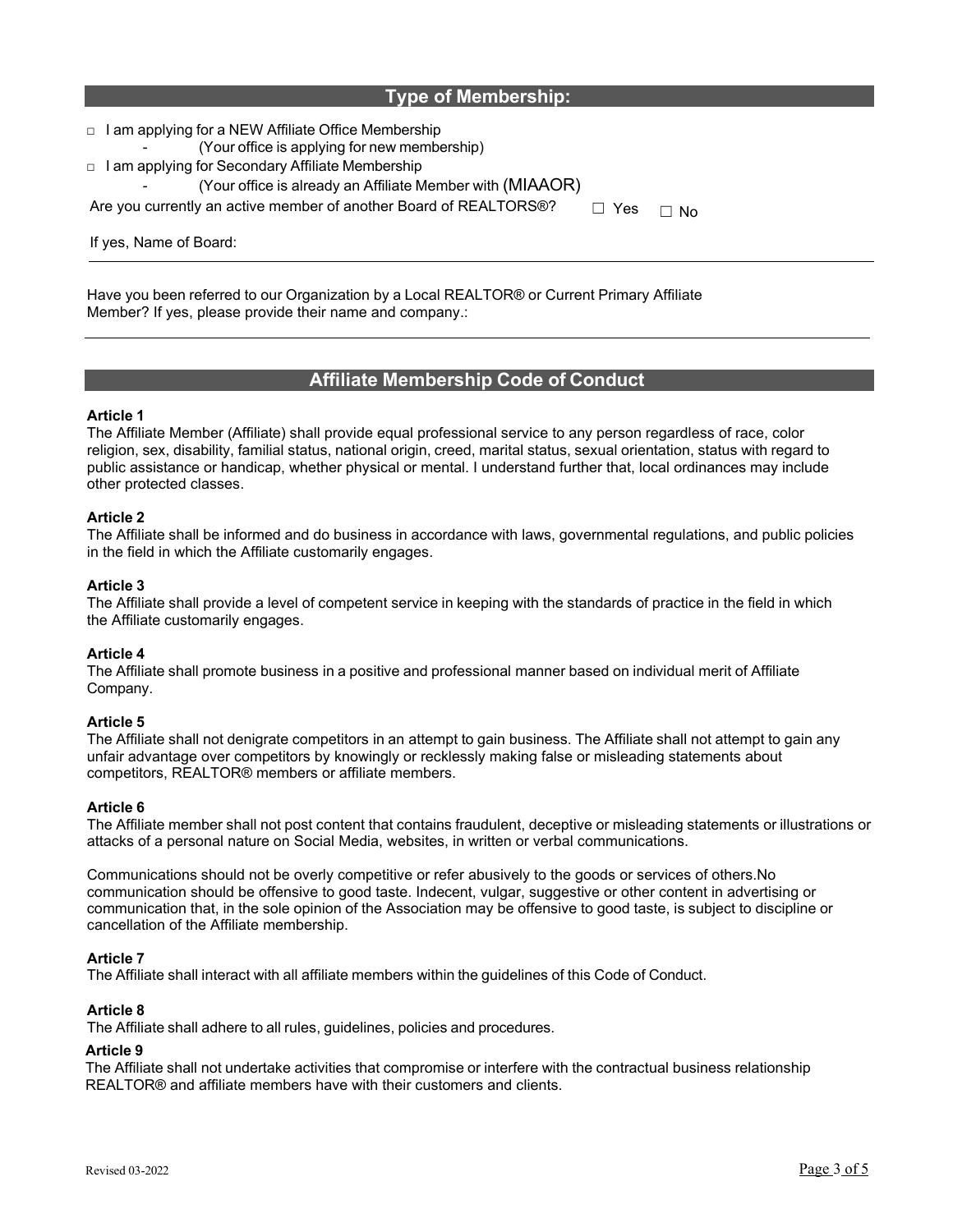## **Article 10**

The Affiliates shall cooperate with, and not intentionally impede, any investigative or disciplinary proceedings conducted by the Association.

#### **Article 11**

The Affiliate shall abide by the Bylaws, Guidelines, and Polices of the Association and aspire to abide by the REALTOR® Code of Ethics.

#### **Article 12**

Affiliates shall not use the terms REALTOR®, REALTORS® or REALTOR-ASSOCIATE, nor the imprint of the emblem seal of the National Association of REALTORS®

I have carefully read and understand Marco Island Area Association REALTORS® Affiliate Code of Conduct and commit to uphold this code throughout my membership. Violations to the Code of Conduct are grounds for disciplinary action, up to and including dismissal.



## **Contact Acknowledgement**

By joining the Association, you agree and authorize Association and its affiliated REALTOR® organizations, representatives, and/or affinity partners to contact you to advertise the availability of, or quantity of, any property, goods or services offered, endorsed or promoted by the Association, via the contact information you have provided on this application. MIAAOR uses email as the best means of communicating with our members for issues regarding membership (including renewals and delinquent payments). Your privacy is very important to us, Association does NOT sell, lease, share or disclose your contact information for any purpose other than set forth in this Acknowledgment.

<sup>2</sup> <sup>5</sup> <sup>B</sup>Affiliate's Initials:

It is the Affiliate's responsibility to keep Affiliate's contact information, including company information, up to date with the Association of REALTORS® at all times.

Affiliate's Initials:

It is the Affiliate's responsibility to notify the Association within 10 business days of any changes to Affiliates' status as stated on this application.

Affiliate's Initials:

New Membership Application Fee (Primary Applicant – Please add to the total due) (Non-Refundable)................. \$100.00 Dues Primary Affiliate (Applicant) (Jan. - Dec.)................................................................................\$480.00/ Year Prorated Monthly. **Please refer to Dues Schedule on page 5.**

**Membership Dues:**

 $\Box$  Credit/Debit Card (Contact the office to setup payment arrangements)

Check (Make Checks Payable to **Marco Island Area Association of REALTORS®, Inc.**) (MIAAOR)

All dues and fees are to be paid with this application. If your company is paying for your MIAAOR membership, or if your company is reimbursing you, and you change companies, you will not be able to transfer your MIAAOR membership dues to your new company. Dues are non-refundable and non-transferrable once processed by MIAAOR.

# **Disclaimer and Signature**

*My signature below certifies that I have read and agree to the terms and conditions and that all information provided on my application is true and correct.*

Affiliate Signature: 2 8 BDate: 2 8 BDate: 2 8 BDate: 2 8 BDate: 2 8 BDate: 2 8 BDate: 2 8 BDate: 2 8 BDate: 2 8 BDate: 2 8 BDate: 2 8 BDate: 2 8 BDate: 2 8 BDate: 2 8 BDate: 2 8 BDate: 2 8 BDate: 2 8 BDate: 2 8 BDate: 2 8